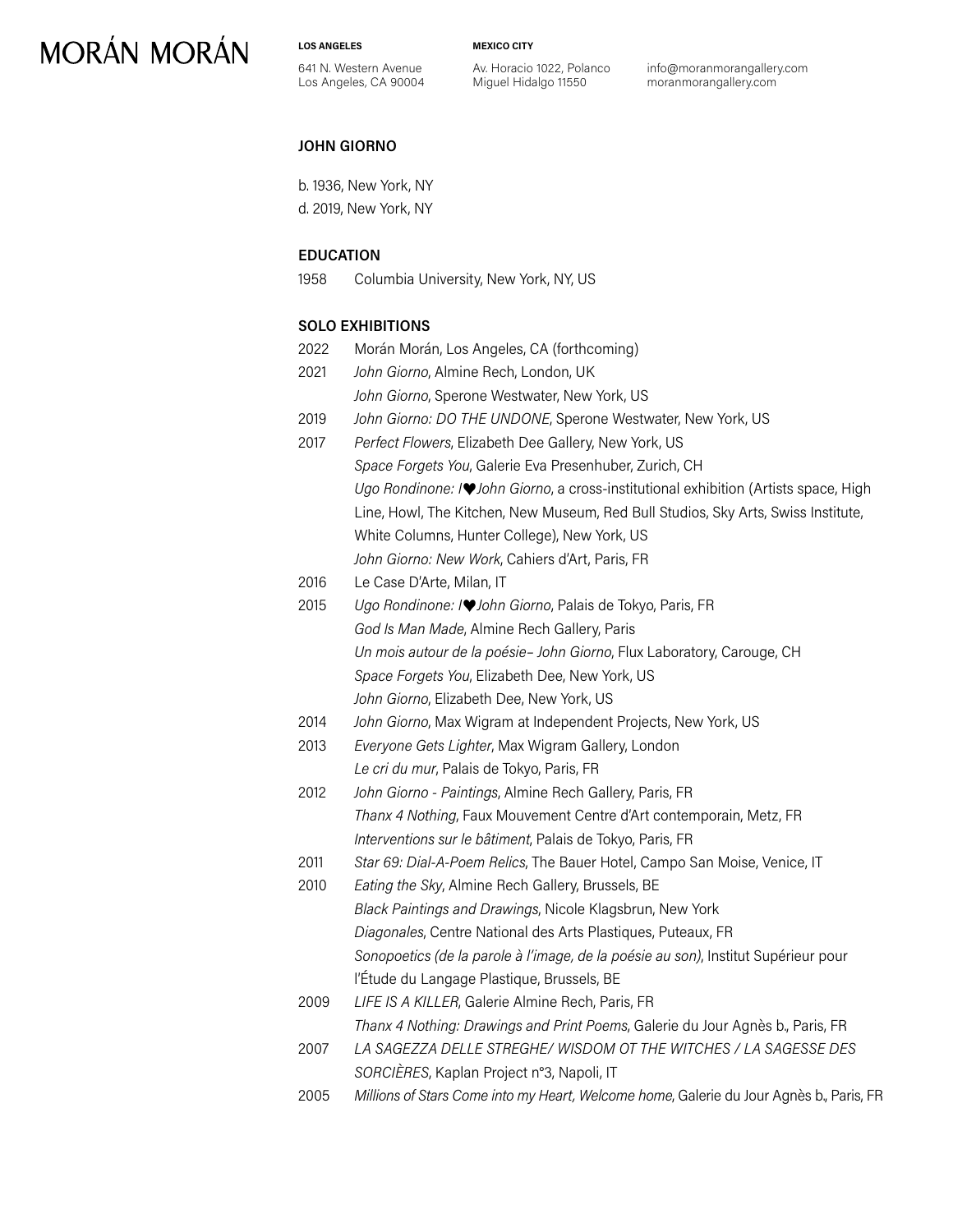#### **LOS ANGELES**

641 N. Western Avenue Los Angeles, CA 90004 Av. Horacio 1022, Polanco Miguel Hidalgo 11550

**MEXICO CITY**

info@moranmorangallery.com moranmorangallery.com

### **GROUP EXHIBITIONS**

2022 *Something Else Press and Intermedia (1963-1974)*, Museo Reina Sofia, Madrid, Spain

| 2021 | From The Archives: White Columns & 112 Greene Street - 1970-2021, White Columns,<br>New York, NY |
|------|--------------------------------------------------------------------------------------------------|
|      | Petits papiers du 20e siècle, Centre Pompidou, Paris, FR                                         |
|      | I know where I'm going, Who can I be now?, The Modern Institute, Glasgow, UK                     |
|      | Rites of Spring, LongHouse Reserve, Easthampton, NY                                              |
|      | WHAT A DUMP, David Zwirner, New York, NY                                                         |
|      | OVR: Pioneers (with Dash Snow), Morán Morán for Art Basel (online)                               |
|      | Doomed and Famous: Selections from the Adrian Dannatt Collection, Miguel Abreu,                  |
|      | New York, NY                                                                                     |
| 2020 | Eva Presenhuber, Zurich, CH                                                                      |
|      | In Focus: Statements, Copenhagen Contemporary, Copenhagen                                        |
|      | Color & Complexity: 30 Years at Durham Press, Allentown Art Museum, Allentown, PA                |
|      | Andy Warhol, Tate Modern, London, UK curated by Gregor Muir (catalog)                            |
|      | It Never Ends, Kanal Centre Pompidou, Brussels                                                   |
|      | John Giorno Poetry Day, MAMCO, Geneva                                                            |
| 2019 | Do The Undone, Sperone Westwater, New York, NY                                                   |
|      | You Got to Burn to Shine, Galleria Nazionale d'Arte Moderna e Contemporanea, Rome                |
| 2017 | Voyage d'hiver, curated by The Palais de Tokyo, the Palace of Versailles, Versailles, France     |
|      | Call and Response: Recent Acquisitions from The Bass Collection, The Bass Museum                 |
|      | of Art, Miami Beach                                                                              |
|      | OVER THE RAINBOW, Praz-Delavallade Gallery, Los Angeles                                          |
|      | The World Is Sound, The Rubin Museum of Art, New York, US                                        |
| 2016 | SEEABLE/SAYABLE, Kunstnernes Hus, Oslo                                                           |
|      | Ill Seen Ill Said, White Flag Projects, Saint Louis                                              |
|      | Looking Back / The 10th White Columns Annual, selected by Matthew Higgs, White                   |
|      | Columns, New York                                                                                |
| 2015 | The Exhibition of a Film, by Matthew Copeland, Centre Pompidou, Paris                            |
|      | Artists and Poets, Secession, Vienna                                                             |
| 2014 | Sed Tantum Dic Verbo (Just Say The Word), Blain Southern, Berlin                                 |
| 2013 | Ceremonie, Melina Gloss Gallery, Paris                                                           |
|      | Futur simple: saison 1, FRAC Bourgogne, Dijon, France                                            |
|      | Kilomètres / heure, Musée du Château des ducs de Wurtemberg, Montbéliard, France                 |
|      | 39 Great Jones, Eva Presenhuber Gallery, Zurich                                                  |
| 2012 | Le paysage, l'art et le fleuve, Estuaire Nantes <> Saint-Nazaire, FR                             |
|      | Ecstatic Alphabets / Heaps of Language, MoMA, NY, US                                             |
|      | Les Maîtres du désordre, Musée du quai Branly, Paris, FR                                         |
| 2011 | 15 Minutes: Homage to Andy Warhol, Pollock Krasner House & Study Center, East                    |
|      | Hampton, NY, US                                                                                  |
|      | It's For You: Conceptual Art and the Telephone, Housatonic Museum of Art,                        |
|      | Bridgeport, CT, US                                                                               |
|      | Star 69: Dial-A-Poem Relics, The Bauer Hotel, Campo San Moise, Venice, IT                        |
|      | WE GAVE A PARTY FOR THE GODS AND THE GODS ALL CAME, last party, Kaplan's                         |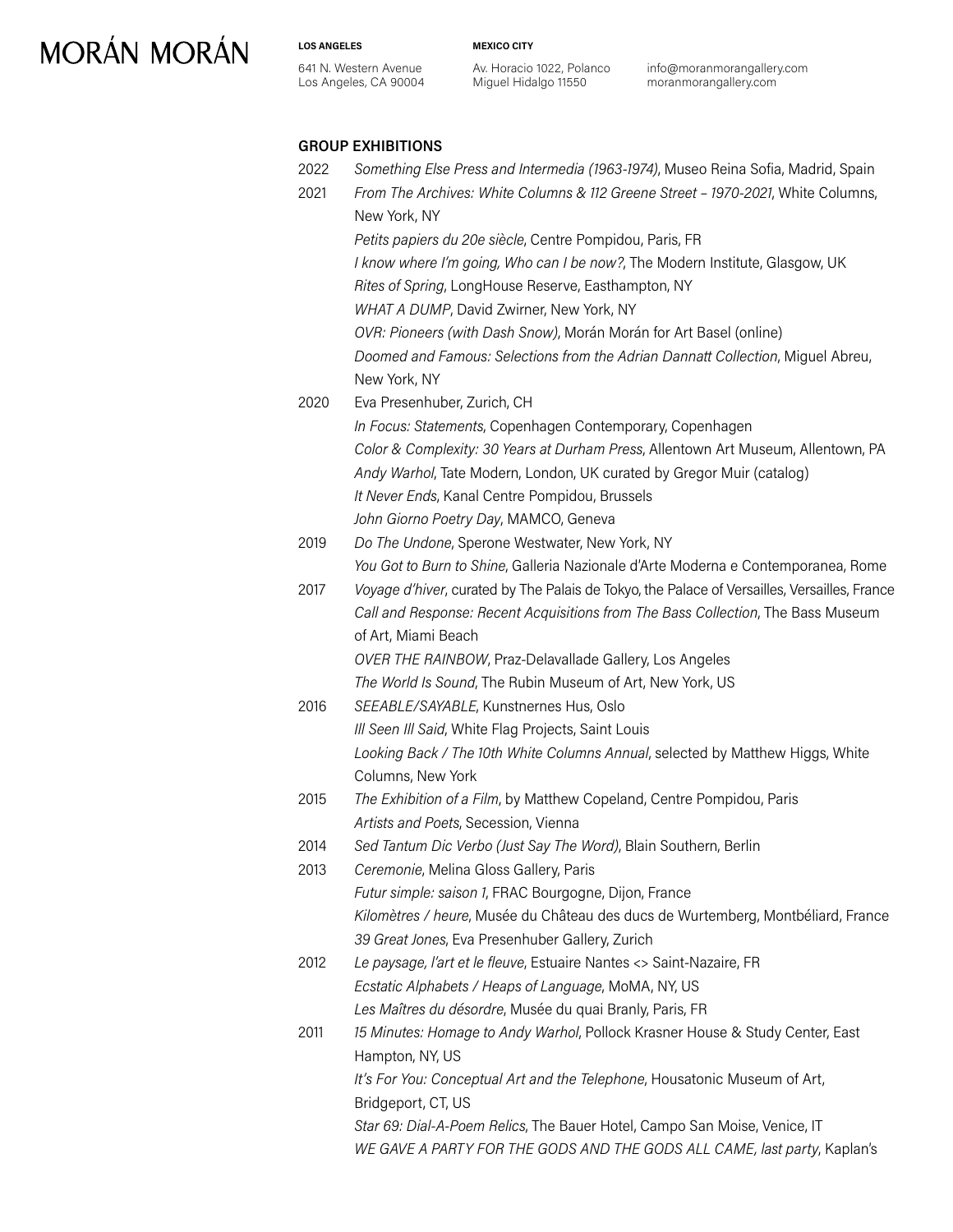**MEXICO CITY**

641 N. Western Avenue Los Angeles, CA 90004

**LOS ANGELES**

Av. Horacio 1022, Polanco Miguel Hidalgo 11550

info@moranmorangallery.com moranmorangallery.com

Project n°3, Napoli, IT

| 2010 | It's All American, Inaugural exhibition, New Jersey Museum of Contemporary Art, NJ, US |
|------|----------------------------------------------------------------------------------------|
|      | Rip It Up and Start Again, Artists Space, New York, NY, US                             |
| 2009 | Modern modern, Chelsea Art Museum, New York, NY, US                                    |
| 2008 | Traces du Sacré, Centre Georges Pompidou, Paris, FR                                    |
|      | Printed in France, Jordan Seydoux Gallery, Berlin, DE                                  |
|      | Martian Museum of Terrestrial Art, Barbican Centre, London, UK                         |
|      | LA CHUTE OU LA LUTTE/LA CADUTTA O LA LOTTA/FALL OR FIGHT, Kaplan's                     |
|      | Project n°3, Napoli, IT                                                                |
|      | KAPLAN'S PROJECTIONS: dans un monde de plus en plus sombre / in a darkest and          |
|      | darkest mood / in un contesto sempre più buio, Kaplan's Project n°3, Napoli, IT        |
| 2007 | Galerie d'art Contemporain, Hôtel de Ville de Besançon, Besançon, FR                   |
|      | WELCOMING THE FLOWERS, Senior & Shopmaker Gallery, New York, NY, US                    |
|      | Words and Music, Michael Berger Gallery, Pittsburgh, PA, US                            |
| 2006 | Renegades: 25 Years of Performance at Exit Art, Exit Art, New York, NY, US             |
| 2005 | Multiplo - 3, N.O.Gallery - Giannattasio, Milan, IT                                    |
|      | Multiplo - 1, N.O.Gallery - Giannattasio, Milan, IT                                    |
| 2004 | Multiple Strategies, Contemporary Art Center, Cincinnati, Ohio, US                     |
|      | c:neai = ephemeras, Centre National de l'Estampe de l'Art Imprimé, Chatou, FR          |
| 2003 | Zona People 1974-1985, Non profit art space - Firenze, Musée d'Art Moderne et          |
|      | Contemporain, Geneva, CH                                                               |
| 2002 | Lowland Lullaby, SI Swiss Institute, New York, NY, US                                  |
| 1997 | Konkrete Poesie: Konzeptuelle Kunst, Städtische Galerie, Rosenheim, DE                 |
| 1993 | Galerie Donguy, Paris, FR                                                              |
|      | FABULOUS SEX/COMPASSION, Artists Space, New York, NY, US                               |
| 1992 | Kunstwerke Gallery, Berlin, DE                                                         |
|      | Marcel Sitcoske Gallery, New York, NY, US                                              |
| 1988 | Whatever Window Is Your Pleasure, George Mulder Fine Art, London, UK                   |
| 1970 | Information, Museum of Modern Art, New York, NY                                        |
| 1969 | Software, The Jewish Museum, New York, NY                                              |
|      |                                                                                        |

### **PUBLIC COLLECTIONS**

Museum of Modern Art, New York, NY Centre Georges Pompidou, Paris, FR Perez Art Museum, Miami, FL The Hirshhorn Museum, Smithsonian Institution, Washington D.C. Musée National d'Art Moderne, Paris, FR Queensland Art Gallery/Gallery of Modern Art, Brisbane, QLD MUDAM, Musée d'Art Moderne Grand-Duc Jean, LU The Alfond Collection of Contemporary Art at Rollins College, Cornell Fine Arts Museum, FL The Bass Museum, South Beach, FL

#### **HONORS AND AWARDS**

2021 The American Book Award, Awarded by The Before Columbus Foundation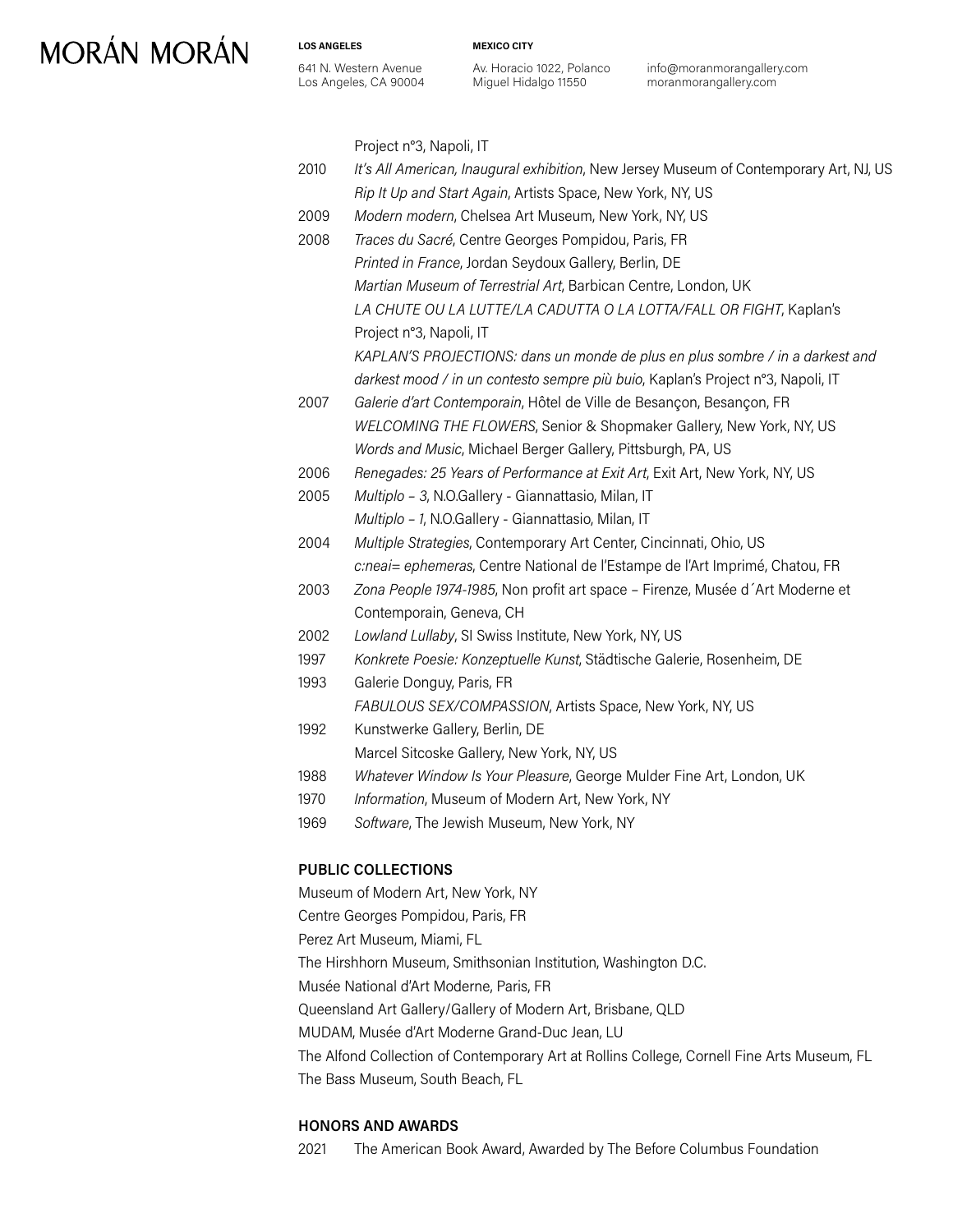#### **LOS ANGELES**

641 N. Western Avenue Los Angeles, CA 90004 **MEXICO CITY**

Av. Horacio 1022, Polanco Miguel Hidalgo 11550

info@moranmorangallery.com moranmorangallery.com

#### **DIAL-A-POEM**

- 2017 Red Bull Arts, New York, NY
- 2015 Palais de Tokyo, Paris, FR
- 1992 Poemfone, New York, US
- 1985 Montreal, CA
- 1983 Berlin and 12 Cities in West Germany, DE
- 1980 Amberson, PA, US
- 1976 TELEPOEM, Venice, CA, US DIAL-A-POEM, Milwaukee, WI, US Indianapolis, IN, US Louisville, KY, US
- 1975 PHONE-A-POEM, Cambridge, MA, US
- 1973 Albany, NY, US
- 1972 The Philadelphia Museum of Art, PA, US
- 1970 The Museum of Modern Art, New York, NY, US Amsterdam, NL Cardiff, Wales, UK

London, UK

1969 The Museum of Contemporary Art, Chicago, IL, US Operaseji Fers, (Frisian Language), Leeuwarden, NL

1968 The Architectural League of New York, New York, NY, US

#### **ELECTRONIC SENSORY POEM ENVIRONMENTS (ESPE)**

- 1970 Cum
- 1969 Johnny Guitar
- 1968 Purple Heart
- 1967 Chromosome and Raspberry
- 1965 Subway Poem

#### **PERFORMANCES**

- 2017 Rubin Block Party: Sounds of the Street, The Rubin Museum of Art, New York, NY, US
- 2015 I Love John Giorno, Palais de Tokyo, Paris, FR
- 2015 It's Not What Happens, It's How You Handle It: Sunday Sessions at MoMA PS1, New York, NY, US
- 2015 SPACE FORGETS YOU, Elizabeth Dee, New York, NY, US
- 2011 Star 69: Dial-A-Poem Relics, The Bauer Hotel, Campo San Moise, Venice, IT
- 2010 Lorca, please help me!, Garcia Lorca Centre, Granada, ES Woodland Pattern 30th Anniversary, Milwaukee, WI, US Readings in Contemporary Poetry at Dia Chelsea, Dia Chelsea, New York, NY, US This Is Not A Reading Series, Toronto, CA Oil Kills Poets Spill, Marble Cemetery, New York, NY, US Gysin's Ghost: Poetry Marathon, New Museum, New York, NY, US HOWL! Festival, Tompkins Square Park, New York, NY, US
- 2009 Festival d'Automne, 104, Paris, FR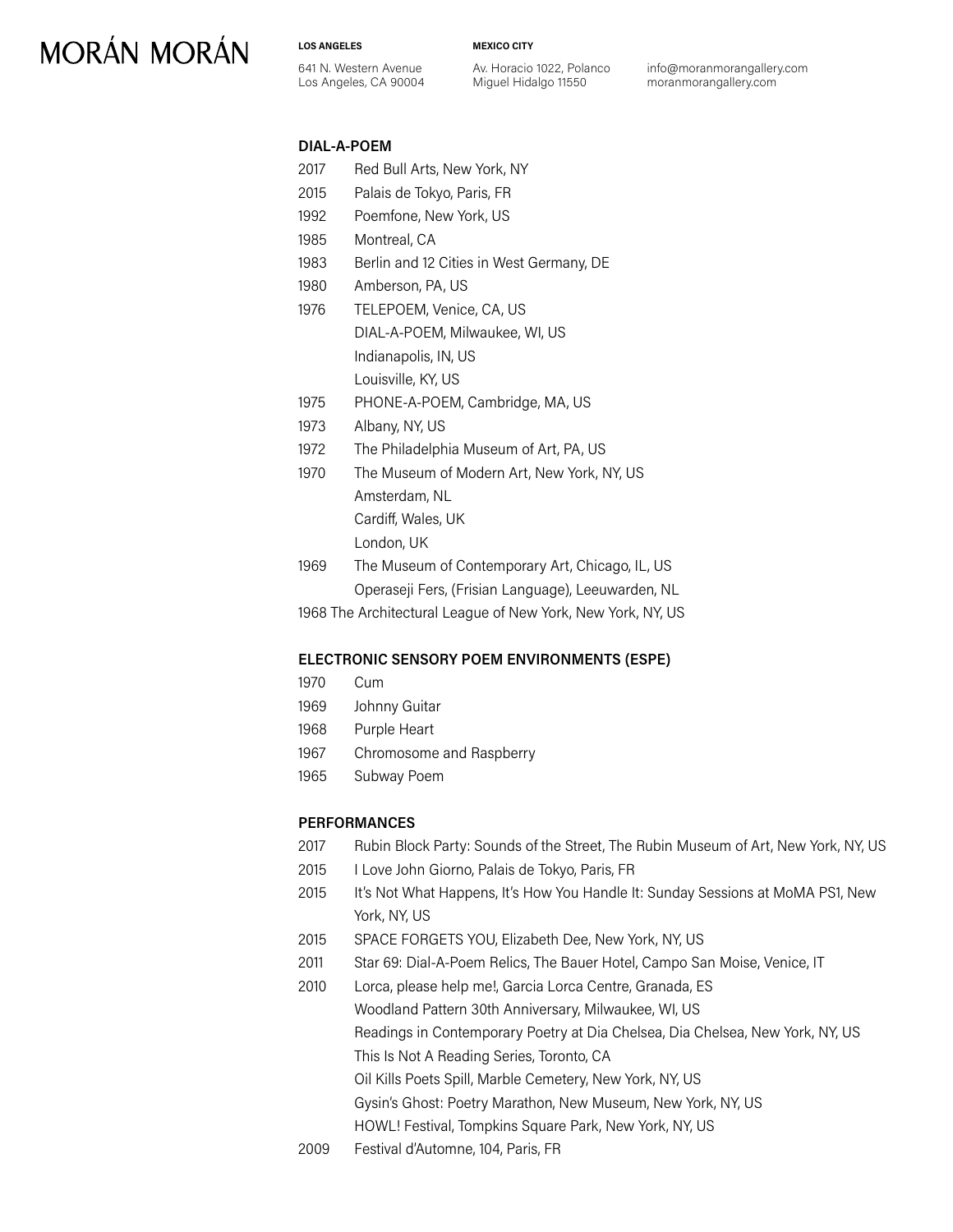**MEXICO CITY**

Av. Horacio 1022, Polanco Miguel Hidalgo 11550

info@moranmorangallery.com moranmorangallery.com

#### LIFE IS A KILLER, Galerie Almine Rech, Paris, FR

- 2008 Manifesto Marathon, Serpentine Gallery, London, UK
- 2007 The Third Mind: Carte Blanche to Ugo Rondinone, Palais de Tokyo, Paris, FR
- 2002 Lowland Lullaby, Ugo Rondinone, Swiss Institute, New York, NY, US
- 1999 Central Park Summer Stage, New York, NY, US
- 1997 Raspberry & Pornographic Poem, Loeb Student Center, New York University, New York, NY, US
- 1994 Fabulous Sex/Compassion, AIDS Treatment Project Benefit, Beacon Theater, New York, NY, US
- 1987 Where the Road Meets the Rubber, AIDS Treatment Project Benefit, Beacon Theater, New York, NY, US
- 1978 The Third Eye, The Nova Convention, New York, NY, US
- 1969 The Release Benefits, St. Mark's Church, New York, NY, US

### **GIORNO POETRY SYSTEMS PERFORMANCES**

- 2008 Kosmopolis Festival, Barcelona, ES Nagano Festival, Neon Hall, Nagano, JA Yokohama Festival, ZAIM, Yokohama, JA
	- ENSA, Limoges, FR

Fondation Cartier, Paris, FR

Palais de Tokyo, Paris, FR

- Mind Opener, Dijon, FR
- 2007 Mind Opener, Besançon, FR
- 2006 Festival Living Voice, Marseille, FR
- 2005 Mind Opener, Dijon, France, Besançon, FR
- 1994 Fabulous Sex/Compassion, AIDS Treatment Project Benefit, Beacon Theater, New York, NY, US
- 1987 Where the Road Meets the Rubber, AIDS Treatment Project Benefit, Beacon Theater, New York, NY, US
- 1981 The Red Night Tour
- 1971-80 The Nyingmapa Buddhist Benefits
- 1978 The Nova Convention
- 1970 The First Annual New Year's Eve Benefit, St. Mark's Church, New York, NY, US
- 1969-70 The Release Benefits, St. Mark's Church, New York, NY, US
- 1968 Central Park Poetry Events, New York, NY, US

#### **CDs, LPs, and CASSETTES**

- 2017 I'm Rock Hard, John Giorno Band 2x LP
- 1998 The Best of William Burroughs, 4 CD box set
- 1993 Cash Cow, CD
- 1992 Paul Alberts, Shubert/Mozart CD
- 1989 Like a Girl, I Want You To Keep Coming, CD, Cassette, GPS 040
- 1987 Smack My Crack, LP, CD, cassette, GPS 038
- 1986 A Diamond Hidden In The Mouth Of A Corpse, LP, CD, cassette GPS 035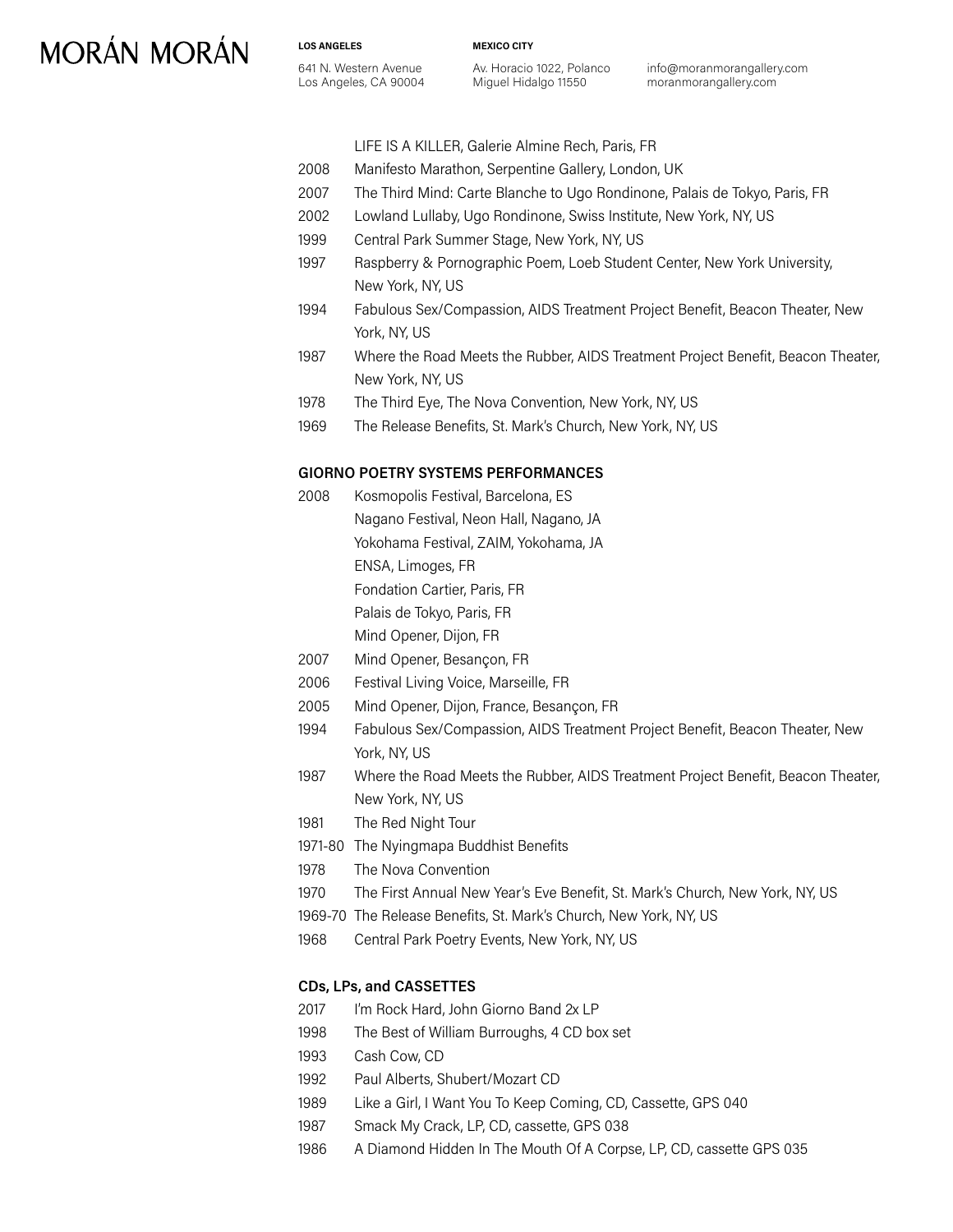**LOS ANGELES** 641 N. Western Avenue Los Angeles, CA 90004 **MEXICO CITY**

Av. Horacio 1022, Polanco Miguel Hidalgo 11550

info@moranmorangallery.com moranmorangallery.com

| 1984 | Better an Old Demon Than a New God, LP, GPS 033                            |
|------|----------------------------------------------------------------------------|
|      | Lenny Kaye Connection, I've Got A Right, LP, GPS 032                       |
| 1983 | You're a Hook, The 15th Year Anniversary of DIAL-A-POEM LP, GPS 030        |
| 1982 | One Wold Poetry, LP, GPS 028-29                                            |
|      | Life is a Killer, LP, GPS 027                                              |
|      | Who You Staring At?, Glenn Braca/John Giorno LP, GPS 025                   |
| 1981 | You're the Guy I Want to Share My Money With, Laurie Anderson              |
|      | William S. Burroughs, John Giorno, LP, GPS 020-021; cassettes, GPS 022 023 |
| 1980 | Sugar, Alcohol, Meat, LP, GPS 018-19                                       |
| 1979 | The Nova Convention, LP, GPS 014-015; cassettes, GPS 016-017.              |
| 1978 | Big Ego, LP, GPS 012-103                                                   |
| 1977 | John Giorno & Anne Waldman, LP, GPS 010-011                                |
| 1976 | Totally Corrupt, LP, GPS 008-009                                           |
|      | William S. Burroughs/ John Giorno, LP, GPS 006-007                         |
| 1975 | Biting Off the Tongue of a Corpse, LP, GPS 005                             |
| 1974 | Disconnected, LP, GPS 003-004                                              |
| 1972 | The Dial-A-Poem Poets, LP, GPS 001-002                                     |
| 1967 | Raspberry & Pornographic Poem, LP                                          |

#### **RADIO**

| 2021 | CBC Radio, "New exhibit revives Dial-a-Poem" |
|------|----------------------------------------------|
|      | NTS Radio, "John Giorno: Dial-A-Poem"        |

- 1981 Satellite Radio Poets
- 1976-79 The Poetry Experiment, WBAI-FM, a weekly series of programs
- 1971 WPAX, Radio programs recorded in New York with Abbie Hoffman, and broadcast on radio Hanoi to American soldiers in South Vietnam
- 1970 Radio Free Poetry, The Software Show at the Jewish Museum, New York, NY, US

### **HOME VIDEO**

- 1990 Giorno Video Pak 5, Old Habits Die Hard
- 1989 Giorno Video Pak 4, Gang of Souls
- 1987 Giorno Video Pak3, It's clean, It Just Looks Dirty
- 1985 Giorno Video Pak 2, Burroughs, The Movie, Directed by Howard Brookner
- 1984 Giorno Video Pak 1

#### **FILMS**

- 2008 JG reads by Rirkrit Tiravanija
- 2007 Nine Poems in Basilicata by Noeltan Films/Antonello Farretta
- 1995 No Accident by Michel Negroponte
	- Loving Kindness by Peter Ungerleider
- 1982 Poetry in Motion directed by Ron Mann
- 1971 September on Jessore Road, starring Allen Ginsberg, produced and directed by John Giorno
- 1963 Sleep, Andy Warhol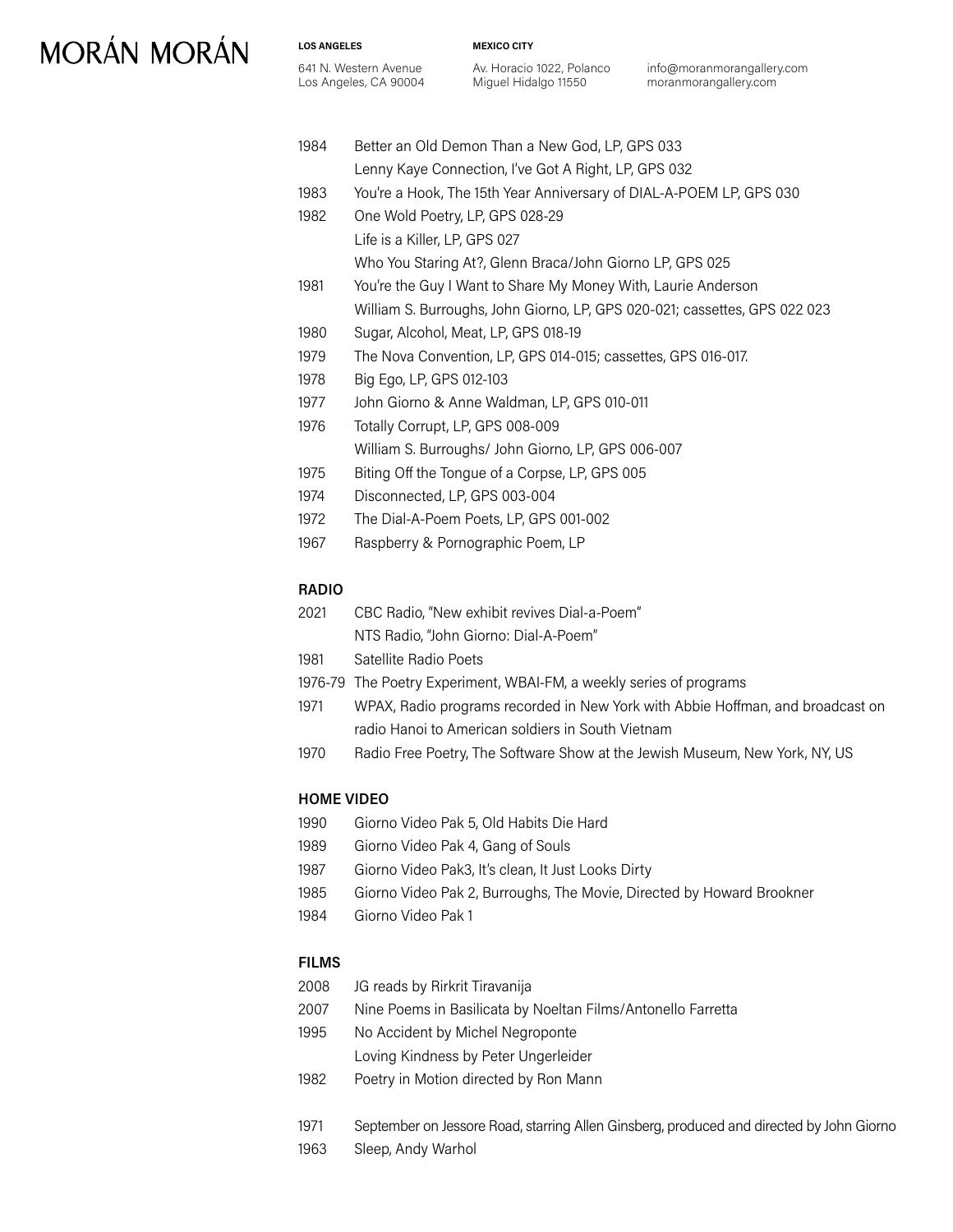#### **LOS ANGELES**

641 N. Western Avenue Los Angeles, CA 90004 Av. Horacio 1022, Polanco Miguel Hidalgo 11550

**MEXICO CITY**

info@moranmorangallery.com moranmorangallery.com

### **BOOKS**

- 2019 Great Demon Kings, Farrar, Strauss & Giroux
- 2008 Subduing Demons in America, Counter Point/Soft Skull Press, New York
- 2007 Jeder wird leichter, Stadtlichter Presse, Berlin
- 2006 Everyone Gets Lighter, National Library of Albania, Tirana
- 2006 La Saggezza Delle Streghe, Stampa Alternativa, Milano
- 2005 La Sagesse Des Sorcieries, Al Dante, Paris
- 2005 Everyone Gets Lighter, Le Residencia des Estudiants, Madrid
- 1998 Per Risplendere Devi Bruciare, City Lights Italia, Florence
- 1994 Il Faut Bruler Pour Briller, Editions Al Dante, Paris
- 1994 You Got To Burn To Shine, HIGH RISK Books/Serpent's Tail Press
- 1992 Du Musst Brennen Um Zu Strahlen, Stop Over Press, Berlin
- 1985 Grasping at Emptiness, Kulchur Foundation, New York
- 1980 Suicide Sutra, Christian Bourgeois Editeur, Paris
- 1977 Shit, Piss, Blood, Pus, & Brains, The Painted Bride Press, Philadelphia
- 1973 Cancer in My Left Ball, Something Else Press, Vermont
- 1971 Cum, Adventures in Poetry, New York
- 1970 Cunt, Marz Verlag, Darmstadt
- 1970 Balling Buddha, Kulchur Press, New York
- 1969 Johnny Guitar, Angel Hair Books, New York
- 1967 Poems by John Giorno, Mother Press, New York
- 1964 The American Book of the Dead, New York

#### **SELECTED BIBLIOGRAPHY**

Cornes, Fay. "Memories of the Welsh Dial-a-Poem service." The Guardian, 25 October 2021. Van Eekhoutte, Louis-Philippe. "Armchair Taveler: Looking Back with Barbara Kruger and John Giorno." Interview Magazine, 18 October 2021.

Webb, Ralf. "He's a poet and the FBI know it: how John Giorno's Dial-a-Poem alarmed the Feds." The Guardian, 18 October 2021.

Waite, Thom. "Artist and poet John Giorno's iconic Dial-A-Poem project arrives in the UK." Dazed, 14 October 2021.

Harris, Gareth. "London's calling: John Giorno's seminal project inviting people to 'Dial-a-Poem' goes on show during Frieze." The Art Newspaper, 12 October 2021.

Ghys, Clément. "À New York, au 222 Bowery: Sexe, Drogue et Poésie." Le Monde, M Magazine no. 515, 31 July 2021.

"John Giorno's 'Dial-a-Poem' Hotline Heads to the UK," ArtReview, 29 July 2021.

Gerlis, Melanie. "John Giorno's Dial-A-Poem comes to the UK." Financial Times, 22 July.

Dorris, Jesse. "Hearing Voices: Jesse Dorris on Kristin Oppenheim's Night Run: Collected Sound Works 1992-1995." Artforum, 21 May, 2021.

Harris, Gareth. "Trailblazing artists: some late, all great." Financial Times, 22 March, 2021.

MacAdam, Barbara. "John Giorno." Brooklyn Rail, 1 May, 2021.

Stipe, Michael. Michael Stipe, Damiani Editore: Bologna, 2021.

Westall, Mark. "Morán Morán Present John Giorno and Dash Snow for Art Basel OVR: Pioneers." FAD Magazine, 23 March, 2021.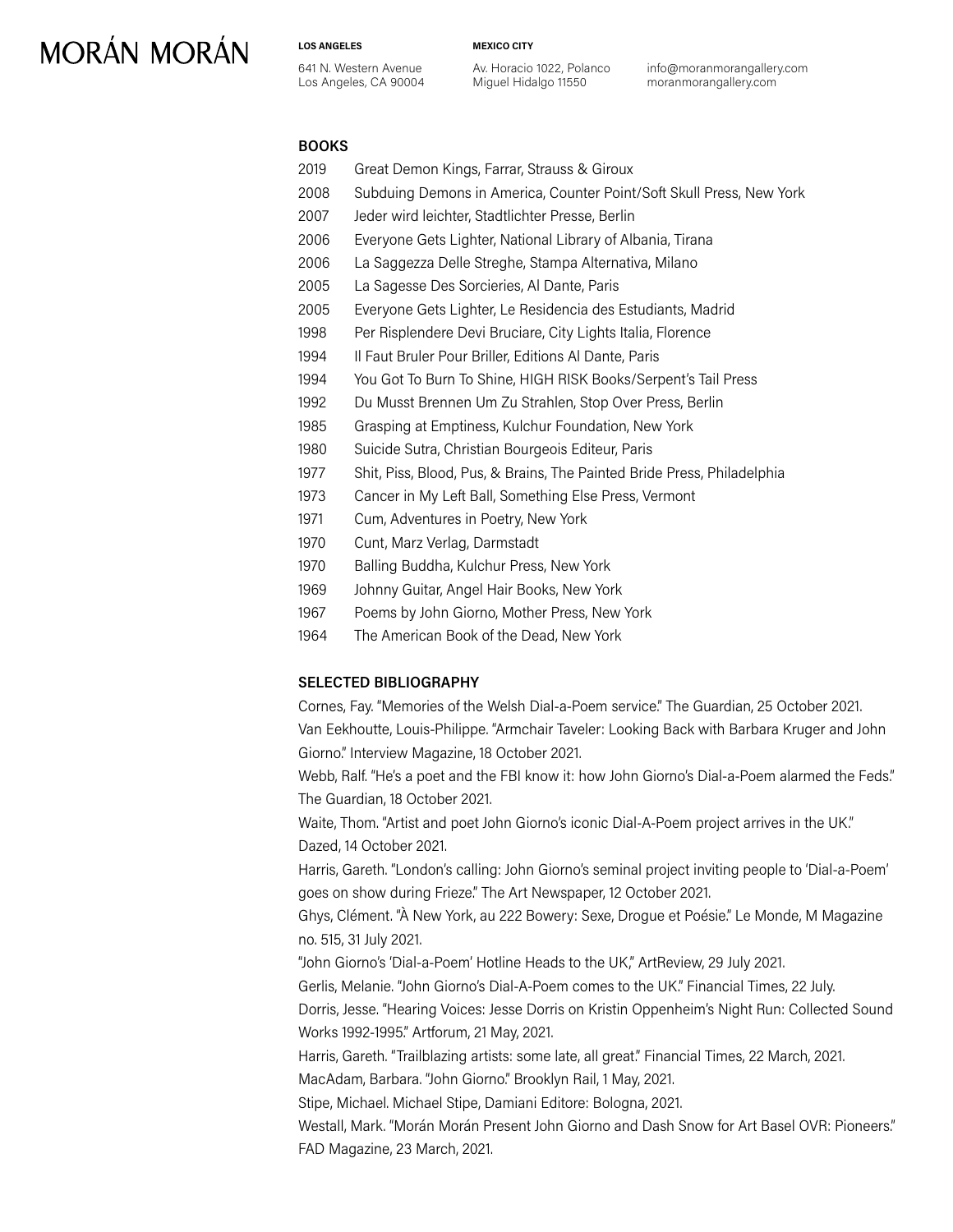**LOS ANGELES**

**MEXICO CITY**

641 N. Western Avenue Los Angeles, CA 90004 Av. Horacio 1022, Polanco Miguel Hidalgo 11550

info@moranmorangallery.com moranmorangallery.com

Westall, Mark. "The John Giorno Foundation Announces the First Posthumous Presentations of the Artist's Work in New York & London." FAD Magazine, 11 February, 2021.

Yau, John. "John Giorno's Beautifully Disgruntled Poem-Paintings." Hyperallergic, 24 April, 2021. "Elizabeth Dee Named Director of Newly Established John Giorno Foundation." Artforum, August 3, 2020.

"Great Demon Kings: A Memoir of Poetry, Sex, Art, Death, and Enlightenment." Publishers Weekly, 2020.

"Great Demon Kings: A Memoir of Poetry, Sex, Art, Death, and Enlightenment." Kirkus Review, March 10, 2020.

"John Giorno: an intimate and revolutionary call to poetry." Fahrenheit, December 4, 2020. "So How Was Your 2020, Thurston Moore?" Rolling Stone, December 3, 2020.

"Stream: 7 Pieces for John Giorno curated by Guillaume Sorge," Wire, September 2020.

"Welcoming the Flowers by Anne-James Chaton." Passa Porta, November 22, 2020.

Basciano, O. "Work of the Week: John Giorno, 'Great Demon Kings: A Memoir of Poetry, Sex, Art, Death, and Enlightenment." ArtReview, August 6, 2020.

Dafoe, T. "A New Foundation Dedicated to the Late Artist John Giorno Will Transform His Bowery Home Into an Archive and Grant-Giving Hub." Artnet News, July 20, 2020.

Dery, M. "John Giorno: Fighting the Battle of Gay Liberation in a Homophobic World." 2020. Literary Hub, 14 August, 2020.

Davies, Lillian. "Rirkrit Tiravanija." Artforum, December 6., 2020.

Dusigne, M. "Hommage à John Giorno." Clicanoo, September 24, 2020.

Espitia, Edward. "How One Artist's Legacy Lives On." Dujour, October 22, 2020.

Fallowell, D. "Part Beat, part hippy, part punk: the gay life of John Giorno." The Spectator, August 8, 2020. Frantz, C. "The Two Sides of the Bowery." The New Yorker, July 19, 2020.

Giorno, J. "'Very Pop!': An Excerpt from the Memoir of John Giorno, Andy Warhol's '60s Muse and Lover." Vogue, August 3, 2020.

Giorno, J. "In a New Memoir, John Giorno Recalls the Night Andy Warhol Conceived of an Epic Anti-Film While Watching Him Sleep," Artnet News, September 3, 2020.

Giorno, J. "'Very Pop!': an Excerpt from the Memoir of John Giorno, Andy Warhol's '60s Muse and Lover." Vogue, 3 August 2020.

Giorno, J. "Sleeping With Andy Warhol" in "One Great Story." New York, July 20, 2020.

Hainey, M. "Great Demon Kings: A Memoir of Poetry, Sex, Art, Death, and Enlightenment" in "The Shortlist." The New York Times Book Review, August 9, 2020.

Hainey, M. "Three New Memoirs Offer a Glimpse Into the Writer's Mind. The New York Times, August 7, 2020.

Harris, G. "Art, enlightenment, and plenty of sex: life according to John Giorno." Book Club, August 4, 2020.

Hoptman, L. "John Giorno: 1936-2019." Artforum, February 2020.

Kerr, Theodore. "Ricardo Montez with Theodore Kerr." Brooklyn Rail, November 1, 2020.

Lavrador, J. "John Giorno, La poésie bat le pave." Libération, September 17 2020.

Marine, B. "Exclusive: Miranda July Spices Up Kajillionaire Press Run with a Zoom Performance." W Magazine, October 1, 2020.

McShane, J. "Warhol exhibit explores roles off gender and sexuality in his life and art." NBC, 2020. Mehalakes Lucks, Elaine. "Color & Complexity: 30 Years at Durham Press." Exhibition catalogue.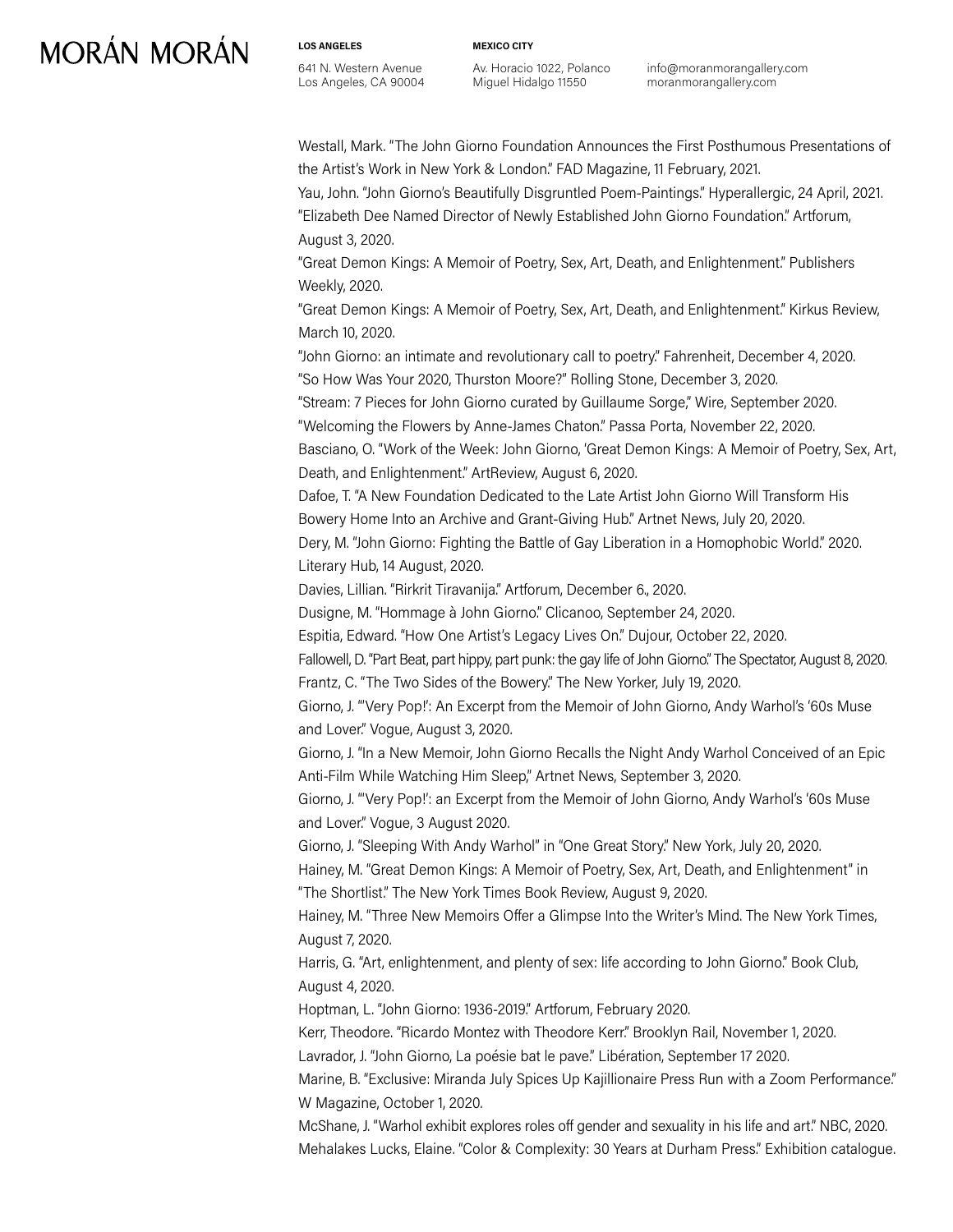**LOS ANGELES** 641 N. Western Avenue Los Angeles, CA 90004 **MEXICO CITY**

Av. Horacio 1022, Polanco Miguel Hidalgo 11550

info@moranmorangallery.com moranmorangallery.com

Allentown: Allentown Art Museum, 2020

Portwood, J. "RS Recommends: John Giorno's 'Great Demon Kings' Memoir." Rolling Stone, August 10, 2020.

Potter, Terry. "Great Demon Kings: A Memoir of Poetry, Sex, Art, Death, and Enlightenment by John Giorno." The Letterpress Project, October 13, 2020.

Rathe, A. and Cantrell, L. "The Must-Read Books of Summer 2020." Town & Country, May 22, 2020. Rosen, Miss. "Andy Warhol's Rarely Seen Drawings of Queer Love, Sex, and Desire." AnOther, October 23, 2020.

Rosen, Miss. "Sensual Scenes of Sexual Self-Discovery in 1980s New York." AnOther, November 13, 2020.

Selvin, C. "With Aim to Celebrate Artist's Creative and Political Legacy, John Giorno Foundation Names Elizabeth Dee as Director." ARTnews, July 20, 2020.

Smith, J. "Pop Art." Times Literary Supplement, August 21, 2020.

Spivack, E. "John Giorno on his Most Precious Possession." The New York Times Style Magazine, September 14, 2020.

Steeber, M. "Infinite Canvas documentary explores Today at Apple's augmented reality collaboration." 9to5Mac, August 19, 2020.

Thaddeus-Johns, J. "New York confidential – John Giorno's Memoir, reviewed." Apollo, August 27, 2020. Vitale, Tom. "Giorno Worked 25 Years On His Memoir. It's Being Released Posthumously." NPR. org, 3 August 2020.

"John Giorno (1936–2019)." Artforum, October 12, 2019.

"John Giorno (1936–2019)." ArtReview, October 14, 2019.

"John Giorno (1936–2019)." The Allen Ginsberg Project, October 12, 2019.

"John Giorno, Who Pushed the Limits of Multimedia Poetry, Dies at 82." Frieze News Desk, October 14, 2019.

Arcade, Penny. "The Life and Death Of A Poet: Penny Arcade on John Giorno." The Poetry Project Newsletter #259, November and Brooklyn Rail, December 2019.

Basciano, O. "John Giorno – the New York radical who broke art and poetry's boundaries." The Guardian, October 15, 2019.

Dee, Elizabeth. "John Giorno," The Art Newspaper, No 318, December 2019.

Goldstein, C. "From New Perspectives at MoMA to the Death of John Giorno: The Best and Worst of the Art World This Week." Artnet News, October 18, 2019.

Kennedy, R. "John Giorno, Who Moved Poetry Beyond the Printed Page, Dies at 82." The New York Times, October 13, 2019.

Pes, Javier. "The Beloved New York Artist, Beat Poet, and Warhol Film Star John Giorno Has Died." Artnet News, October 14, 2019.

Riordan, E. "The Remarkable John Giorno." University of Iowa Libraries, October 20, 2019. Russeth, A. "John Giorno, Storied Artist Who Expanded Poetry's Possibilities, Is Dead at 82." ARTnews, October 12, 2019.

Seymour, T. "In memoriam: John Giorno (1936–2019)." Wallpaper\*, October 15, 2019. "Noteworthy: John Giorno Now Represented by Sperone Westwater Gallery," Durham Press, December 1, 2018.

Palatucci, M. "John Giorno: We Gave A Party for the Gods." Office, November 19, 2018. Russeth, A. "John Giorno Joins Sperone Westwater." ARTnews, November 29, 2018.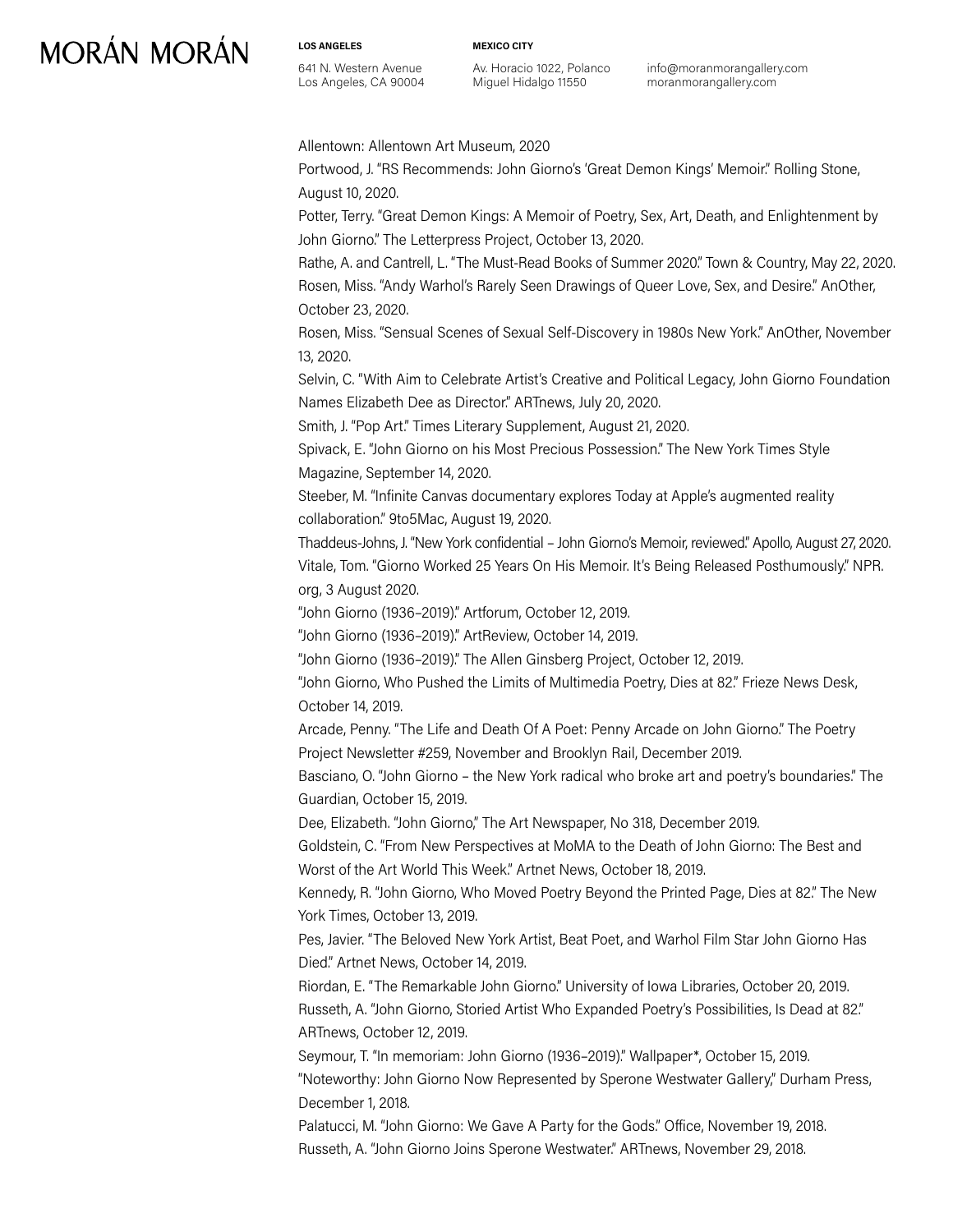**LOS ANGELES** 641 N. Western Avenue Los Angeles, CA 90004 **MEXICO CITY**

Av. Horacio 1022, Polanco Miguel Hidalgo 11550

info@moranmorangallery.com moranmorangallery.com

Stewart, C. "In conversation with John Giorno." TANK Magazine, 2018.

"9 Art Events To Attend In New York City This Week," ARTnews, June 21, 2017.

Anderson, S. "Behind the Exhibit: I ♥ John Giorno Talks About Career Of Collaboration," Dujour, June 23, 2017.

Barone, J. "A Kaleidoscopic John Giorno Retrospective, Sprinkled Around New York," The New York Times, May 6, 2017.

Brumfitt, S. "John Giorno Takes New York," Amuse, June 20, 2017.

Collaboration," Forbes, June 21, 2017.

Dawson, V. "John Giorno," BOMB, Summer, 2017.

Eckardt, S. "Michael Stipe On How the Artist John Giorno (and Kirsten Dunst) Came to Star in R.E.M's Final Music Videos," W Magazine, June 22, 2017.

Fitzpatrick, J. "Love Poems: John Giorno around New York," Art in America, June 29, 2017.

Freeman, N. A. "Spin Through All 13 Venues of 'Ugo Rondinone: I ♥ John Giorno' in New York," ARTnews, June 21, 2017.

Galbraith, L. "Everything is Joyous – An interview with John Giorno," Lion's Roar, July 18, 2017. Gotthardt, A. "Why Everyone Loves Poet, Warhol Muse, and Underground Hero John Giorno," Artsy, July 20, 2017.

Jovanovich, A. "John Giorno," Artforum, July 25, 2017.

Kane, Daniel. "Giorno Poetry Systems" in Do You Have A Band?: Poetry and Punk Rock in New York City, New York: Columbia University Press, 2017.

Krasinski, J. "Everybody ♥s John Giorno," The Village Voice, June 21, 2017.

McStay, C. "I ♥ John Giorno and So Should You." The Paris Review, August 29, 2017.

Pini, G. "The 10 Must-See Art Shows Opening This Week," The Paper Magazine, September 14, 2017. Schilling, M.K. "New York is Celebrating John Giorno, One of the Last Great Underground Artists," Newsweek, June 10, 2017.

Spice, A. "Legendary beat poet John Giorno's I'm Rock Hard is a snapshot of NYC's hedonistic '80s underground," The Vinyl Factory, September 14, 2017.

Tazartes, J. "'I Heart John Giorno': An Homage of Two Decades," Women's Wear Daily, June 23, 2017. Thomas, C. "Prolific Gay Artist John Giorno Reflects on His New Retrospective, Andy Warhol & AIDS," OUT Magazine, July 19, 2017.

Cormier, Ken. "Sounding the Multitrack Imagination." Lincoln: symplokē, Vol 24 No 1/2. 2016. Hultkrans, A. "Watching the Mind," Frieze, January 2016.

"Ugo Rondinone: I ♥ John Giorno Exhibition Celebration." Vogue, Fall 2015.

"I ♥ John Giorno: Ugo Rondinone." The Elephant Magazine, Fall 2015.

"John Giorno's Icon of Atheism at Elizabeth Dee." ArtNet News, October 4th, 2015.

"Previewed: John Giorno." Art Review, December 2015.

Barachon, C. "Les coquelicots magiques," Technikart, Februaryr 2015.

Bassett, M. and Clarke, A. "Things Come to You, and You Put Them in Boxes," Palais 22, October 2015. Brun-Lambert, D. "John Giorno, activiste artistique," Le Courrier, April 26, 2015.

Earle-Levine, Julie. "John Giorno's Half-Century on the Bowery," The New York Times Style

Earnest, J. "Promiscuous Compassion in conversation John Giorno," Brooklyn Rail, April, 2015. Freeman, N. "'Don't Wait for Anything': Dinner with John Giorno, and the Ghost of Burroughs," OBSERVER, March 30, 2015.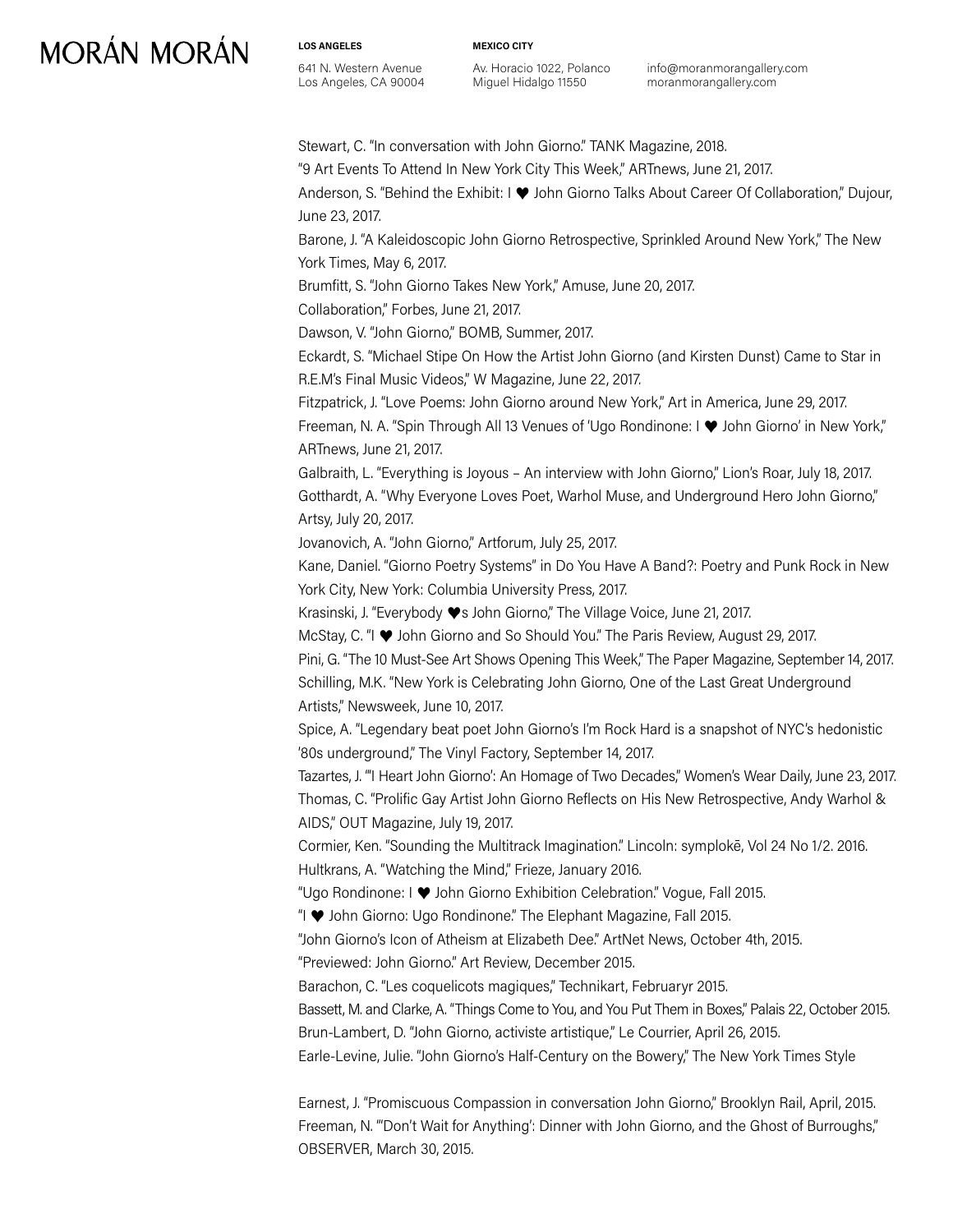**LOS ANGELES** 641 N. Western Avenue Los Angeles, CA 90004 **MEXICO CITY**

Av. Horacio 1022, Polanco Miguel Hidalgo 11550

info@moranmorangallery.com moranmorangallery.com

Goldfield, H. "A Love Letter to John Giorno." The New York Times, October 21, 2015. Hoptman, L. "Words Come from Sound: John Giorno's Killer Life in Art," Palais 22, October 2015. Jenkins, B. "Some Notes on John Giorno and Andy Warhol," Palais 22, October 2015. Kane, D. "'Why is it so boring?': John Giorno, Pornographic Poem, and the New York School of Poetry Garbage," Palais 22, October 2015. Loos, T. "John Giorno's New Show in Paris Was Organized by His Life Partner," The New York Times, November 15, 2015. Loos, Ted. "Artist John Giorno's Legacy Celebrated by Ugo Rondinone," W Magazine, October 20, 2015. Ostende, F. "John Giorno et Ugo Rondinone : Arbres généalogiques," Palais 22, October 2015. Rudick, C. "Getting high with the king of the Bowery: John Giorno," i-D, April 7, 2015. Russeth, A. "Rising From the Bunker," ArtNews, April 16, 2015. School of Poetry Garbage," Palais 22, October 2015. Shiffman, A. "Tea Time with John Giorno: Poet, Artist, Burroughs' Roomie, and Warhol's Homie," Bullet, February 4, 2015. Sulser, E. "John Giorno, "Jeune poete de 78 ans," Le Temps, April 30, 2015. We Valbonesi, I. 'Una Nuova Età Della Poesia/a New Age of Poetry," Arteecritica, February-March 2014. L.B. 'John Giorno," L'Officiel Arts, January-February 2013. Pruitt, Rob. "JOHN GIORNO," Interview Magazine, April 2, 2013. Desmille, S. "Tombeau de Giorno," Digital Magazine, September 2012. Frimbois, J.P. "Le désordre selon Jean de Loisy," Art Actuel, N°81, Summer 2012. Giorno J., Blazwick I., and Hoptman L. Live Forever: Elizabeth Peyton co-published by the New Museum, New York, U.S.A. and Phaidon Ltd, London, U.K. 2012. Liebs, H. "Buon Giorno," MONOPOL, July 2012. Schwendener, M. "Celebrating Warhol at a Shrine to Pollock," New York Times, October 8, 2012. Robinson, E. S. "Early Successors: Pélieu, Giorno, Weissner" in Shift Linguals: Cut-Up. 2011. Narratives from William S. Burroughs to the Present, Amsterdam: Rodopi. 2011. Benderson, B. "John Giorno and the Half-full Glass," Vogue Homme International, Spring– Summer, n° 11. 2010. Cohen, D. "Twister: John Giorno at Nicole Klagsbrun," Artcritical, June 10 2010. Gartenfeld, A. "The Painted Word," Art in America, May 2010. Hennessey, M. S. "Poetry by Phone and Phonography: Tracing the Influence of Giorno Poetry Systems" in Audiobooks, Literature, and Sound Studies, ed. Matthew Rubery, Routledge. 2010. Klagsbrun, N. "John Giorno," Art in America, October 2010. Kley, E. "Gotham Art & Theater," Artnet, January 5, 2010. Maul, T. "Exhibition Reviews," Art in America, October 2010. Swan, E. "222 Bowery: The Bunker," ANP Quarterly, Volume 2, Number 4, 2010. Barachon, C. "Les coquelicots magiques," Technikart, February 2009. Boon, M. "John Giorno," BOMB, Issue 105, Fall 2009. Boon, M. "John Giorno: Buddhism, Poetry, and Transgression" in John Whalen-Bridgeet Gary Storhoff (dir.): The Emergence of Buddhist American Literature. Albany, NY: State University of New York Press. 2009. Hefland, J. "Second in a Series: Completion," The Design Observer Group, September 18, 2009.